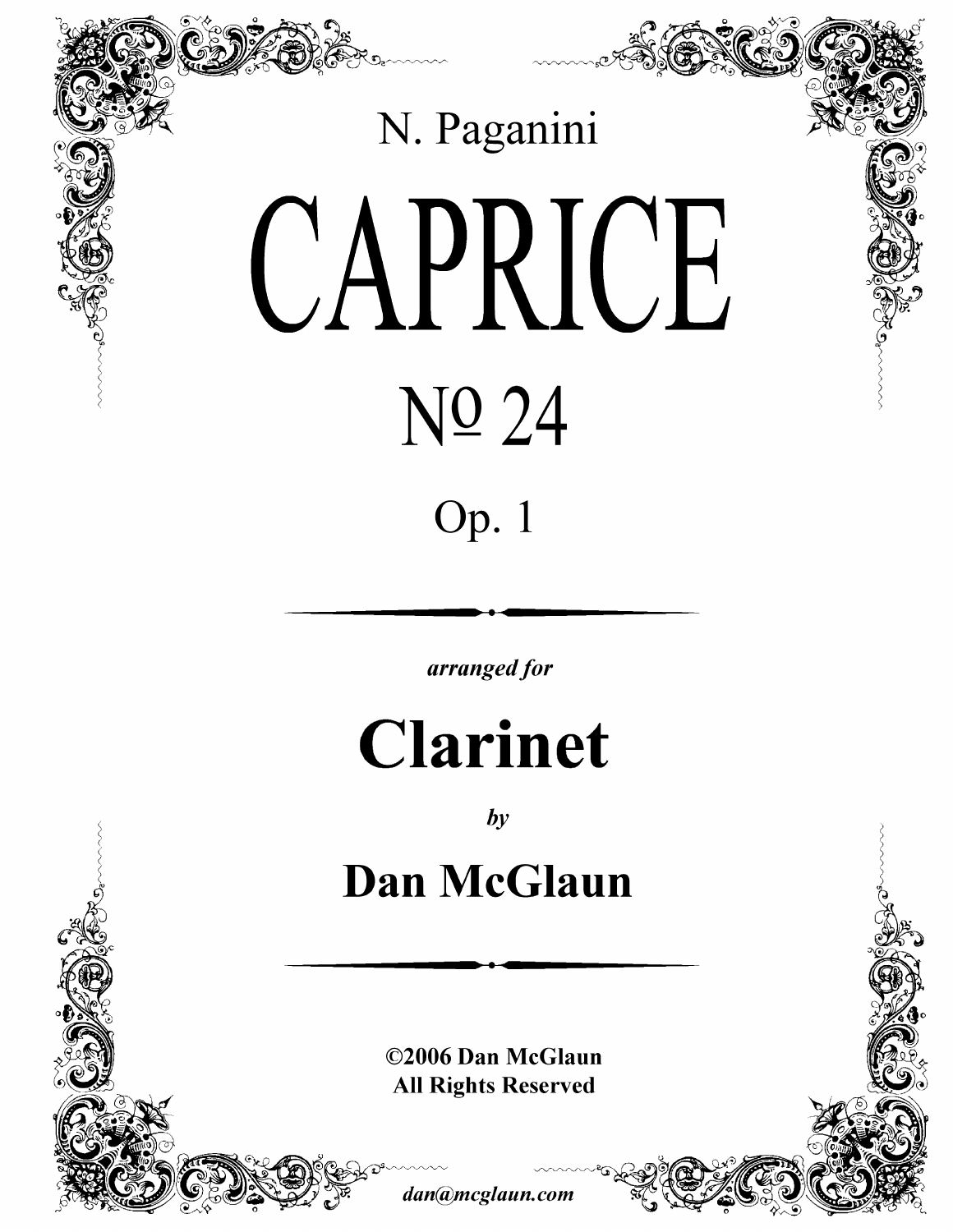## **Performance notes**

The piece may of course be performed on any clarinet; the arranger finds the Bb Clarinet to be most suitable for performance.

m.15 - A slight *rubato* is possible here

m.25, 27 – The speed of the grace notes is of greater importance than any slight break which may need to be observed following the initial eighth notes of these measures.

m.49 et seq. – This variation will be highly *rubato* in performance, but attention should be given to the relative time-values of the main notes, in order to maintain the melodic line.

m.71 – In this and all similar measures, the final two sixteenth notes should be played in time, to lead seamlessly into the following measure.

m.74,76 – The grace notes leading to the high final note should be thrown off, very light and airy. The 'harmonic' symbol on the final note signifies a light, flute-like quality which may be facilitated by the use of 'long' or resonated fingerings.

m.80 – It will be of great value throughout the arrangement for the performer to dis cover and implement a fingering on the particular instrument for the high  $A_6$  which can be easily voiced in the slur from the lower  $E<sub>6</sub>$ .

m.81 et seq. – The second eighth note of each measure may be trilled or flutter-tongued as desired, so long as it is played with sufficiently gruff emphasis.

m.97 et seq. – This variation has been notated to maintain the four-bar phrases of the original. A great amount of care should be taken to maintain the flow of the notes in as virtuosic a manner as possible, while maintaining the feel of the underlying chordal progression. The time values of the notes (as represented in their beaming) serve to measure the relative emphasis to be placed in the phrasing of each run, rather than to provide a strict interpretation of their meter.

m.111 – As the variation winds down, the harmonic progression must be maintained in the same style and tempo that has been employed heretofore; care must be taken not to rush these final notes through to the end.

m.137,139 – These measures will necessarily be played in half time, in order to place all the filigree notes properly. The passage will be all the more effective if the performer will play these measures very wistfully, while contrasting them with the force and drive requested in m.138 and 140.

m.145 et seq. – This variation should show off the clarinet's ability to perform rapid tonguing and skips. Visualizing a *spicatto* bowing technique will be helpful. An even, metronomic tempo, even if somewhat slower, is preferred.

m.161 et seq. – The audience should strain to hear the performer in this variation. The clarinet is uniquely capable of performing at the edge of audibility, and the absence of a true harmonic -producing technique allows the performer the opportunity to offer a similar experience using sub-tones. The low E in m.168, and the variation's final low A, should be felt rather than heard. Experimentation with 'long' and fully resonated fingerings will assist in the production of the higher notes at this dynamic.

m.180 – a slight *crescendo* – *decrescendo* on the final low E is very effective.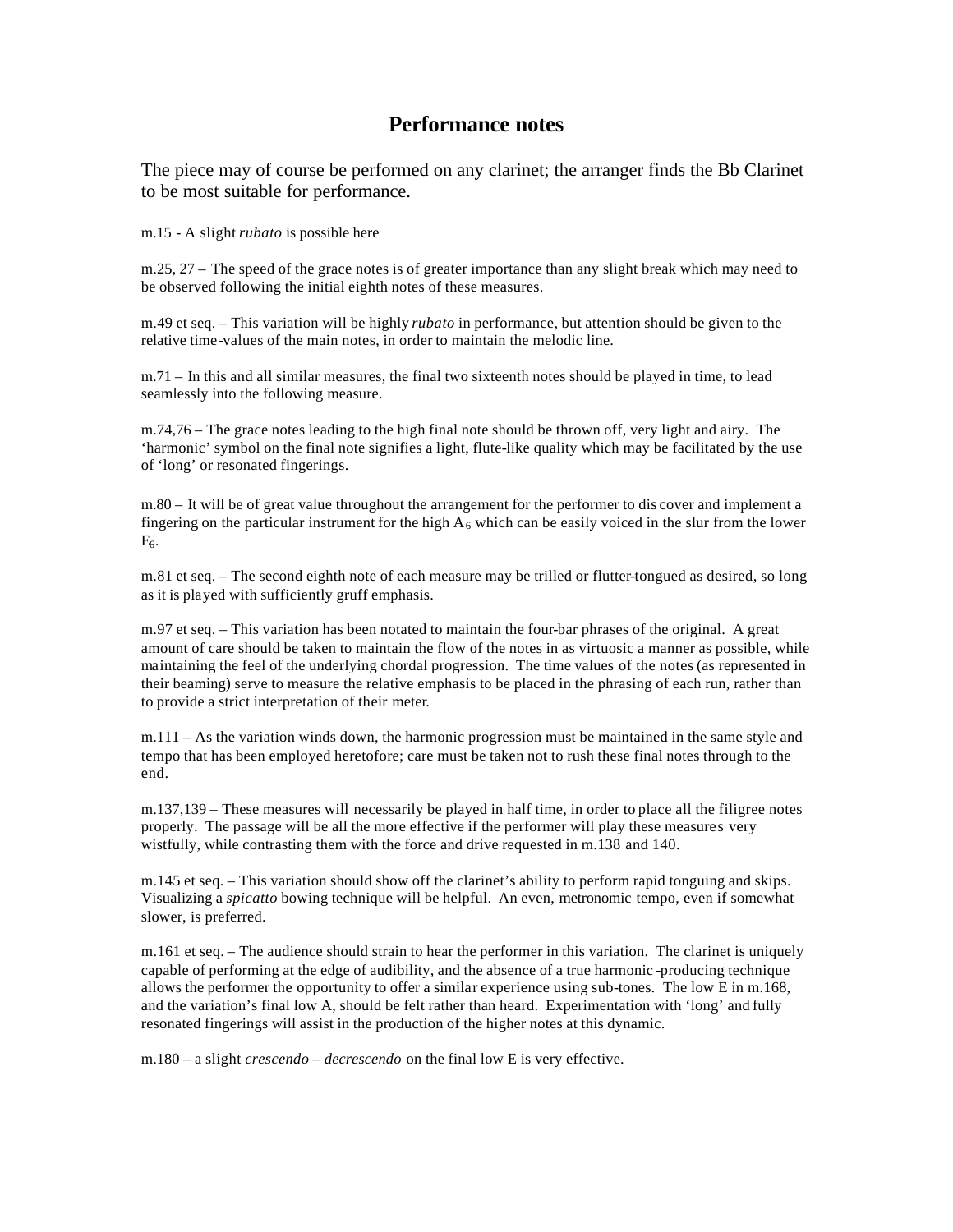m.182 – If the performer is capable of producing the alt-altissimo D, then by all means it should be performed as the final note of the measure. In any case, great rapport with the audience can be built by making much of the process of the *consideration* of playing the high note, whether or not the effort results in success, or in the acceptance of the lower note!

m.185 – The high C will likely be playable, being a more standard part of the technique of most clarinetists. The performer should appear visibly proud to have been able to stretch the instrument's range this far, no matter the outcome.

m.188 – This trill should be very fast and full, at top volume. It may be more effective to trill the righthand 'side' key to achieve this effect.

m.198 – This section represents the actual ending of the piece in the original, and should be played as though it will in fact be the conclusion of the performance.

m.203 – Here, the audience will sense that the end has not yet arrived.

m.205 et seq. – From here to the end, the audience is treated to a klezmer-like experience wholly characteristic of the clarinet. It should be played with as much enthusiasm and fun as possible. Clapping on the part of the audience is to be encouraged!

m.262 – The effect can be heightened by the performer acting as though the right hand has taken off on its own, and must be stopped by stamping the foot, shaking off the hand, whatever will be of most entertainment value to the audience.

m.270 – Tone quality may take a back seat here. The high E in m.274 may be shaken, wailed, or smeared as desired for fullest effect.

m.275 – Whatever liberties have been taken in the preceding measures should be here immediately constrained, as the variation comes to an end with the most disciplined tone quality and tempo observance possible.

m.277 – It would be possible to continue the grace note run another octave, to end the piece on the next higher A; however, the intent should be to 'rip' the grace notes as fast as possible, and the addition of three extra notes would add enough overhead to the run to reduce the effectiveness of the effect. The performer who is tempted to extend the run should carefully consider this, along with the absolute necessity for 'popping' the final note securely and precisely.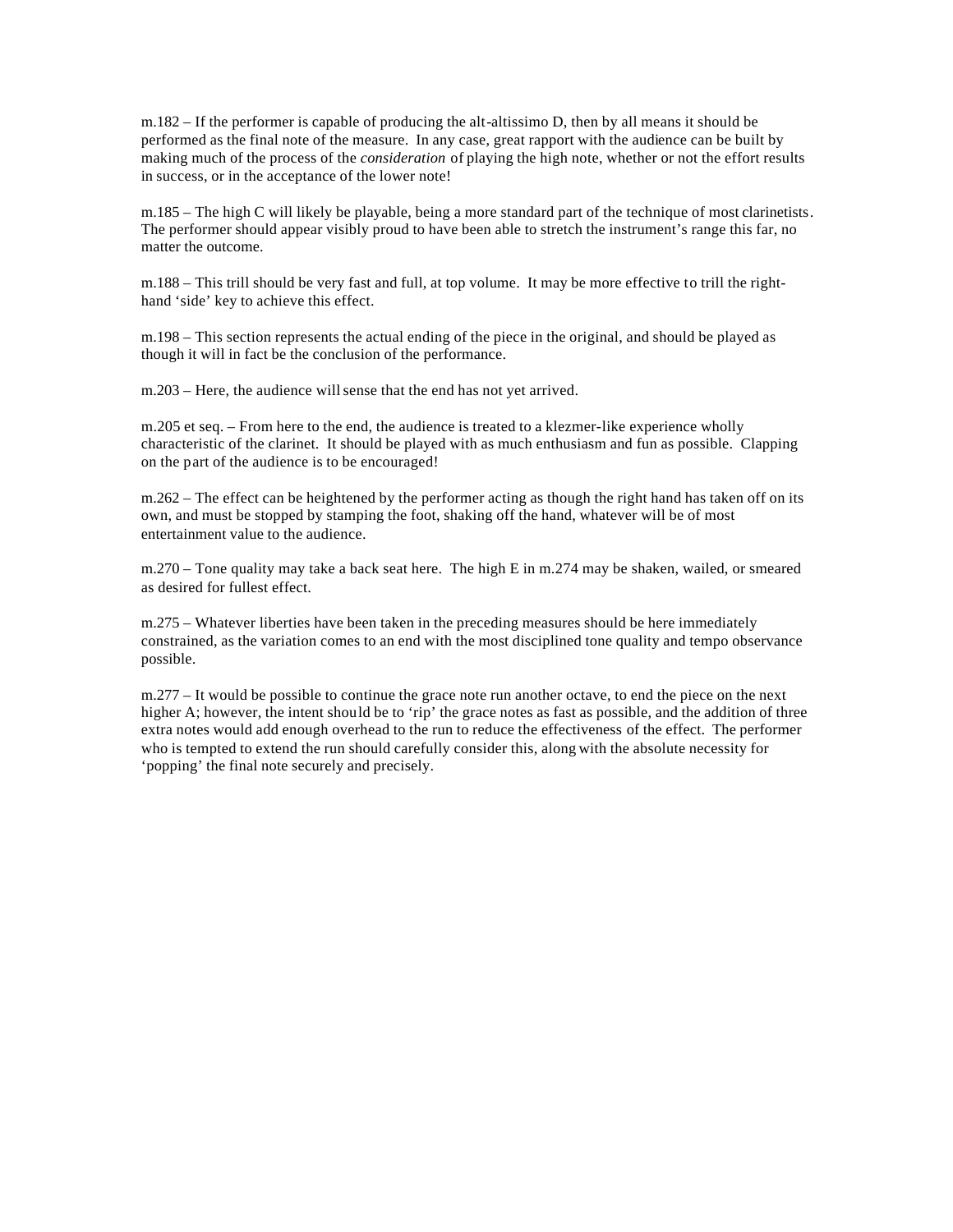**Caprice No. 24 (Op. 1)** arranged for Solo Clarinet

N. Paganini arr. Dan McGlaun

















© 2006 Dan McGlaun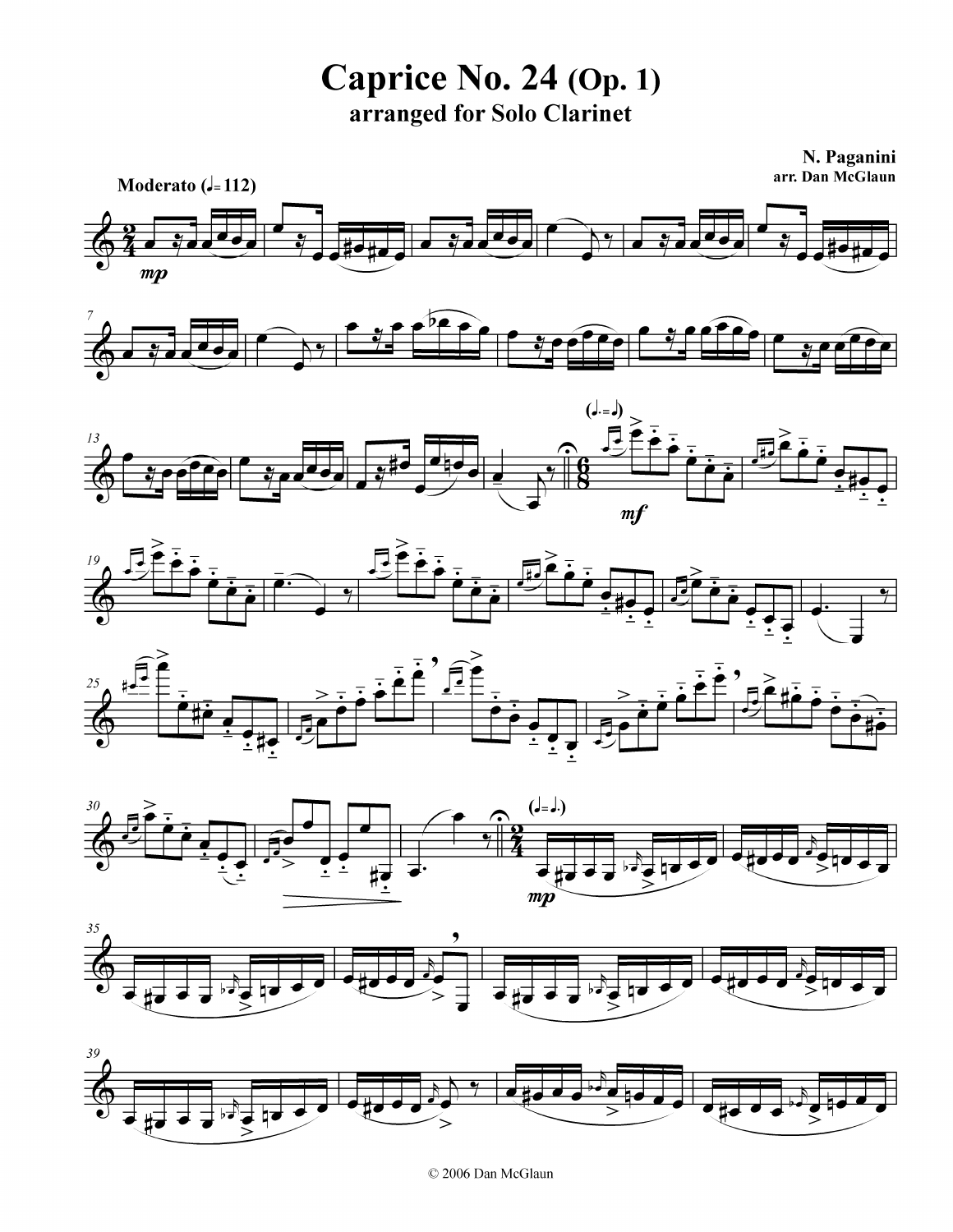











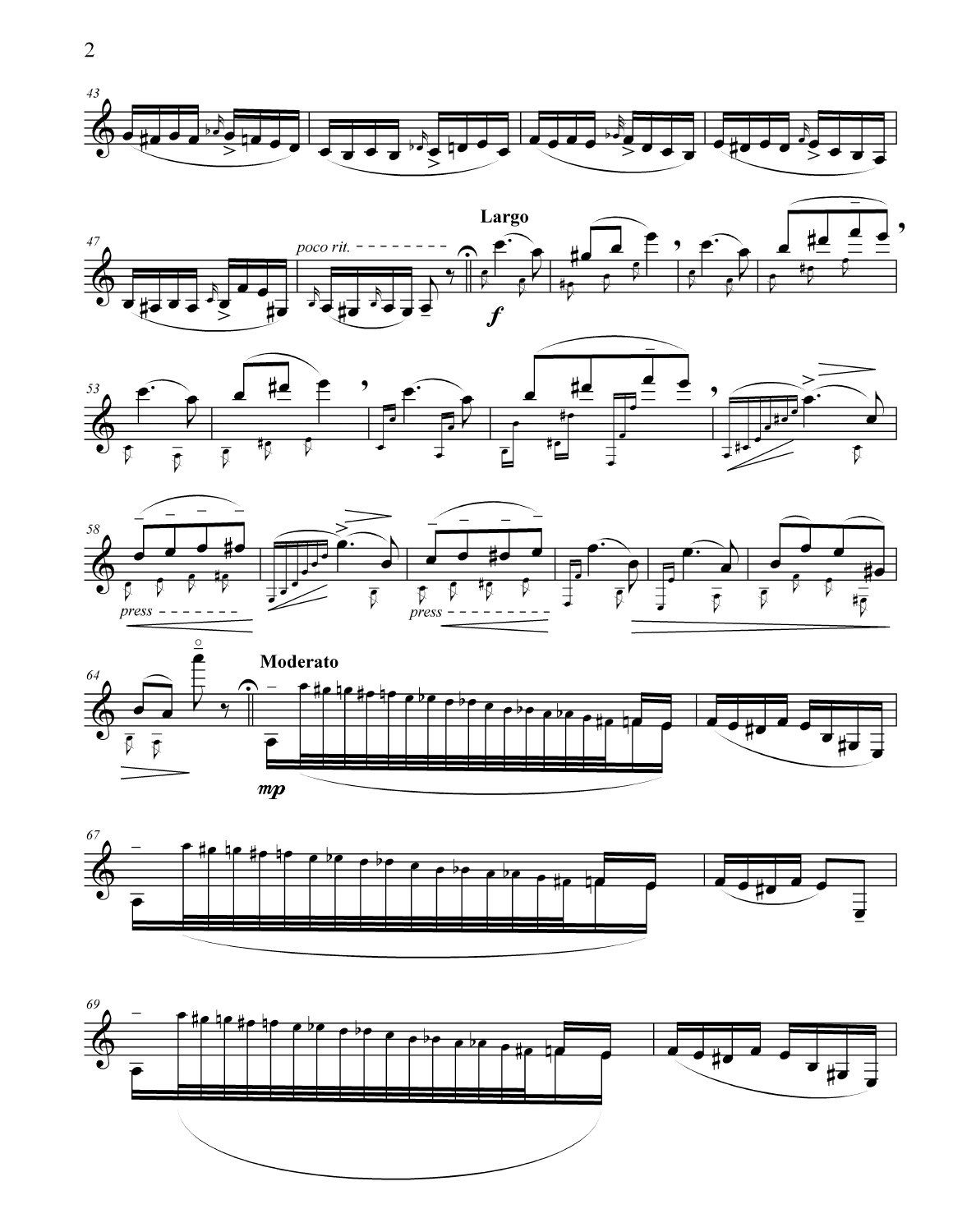











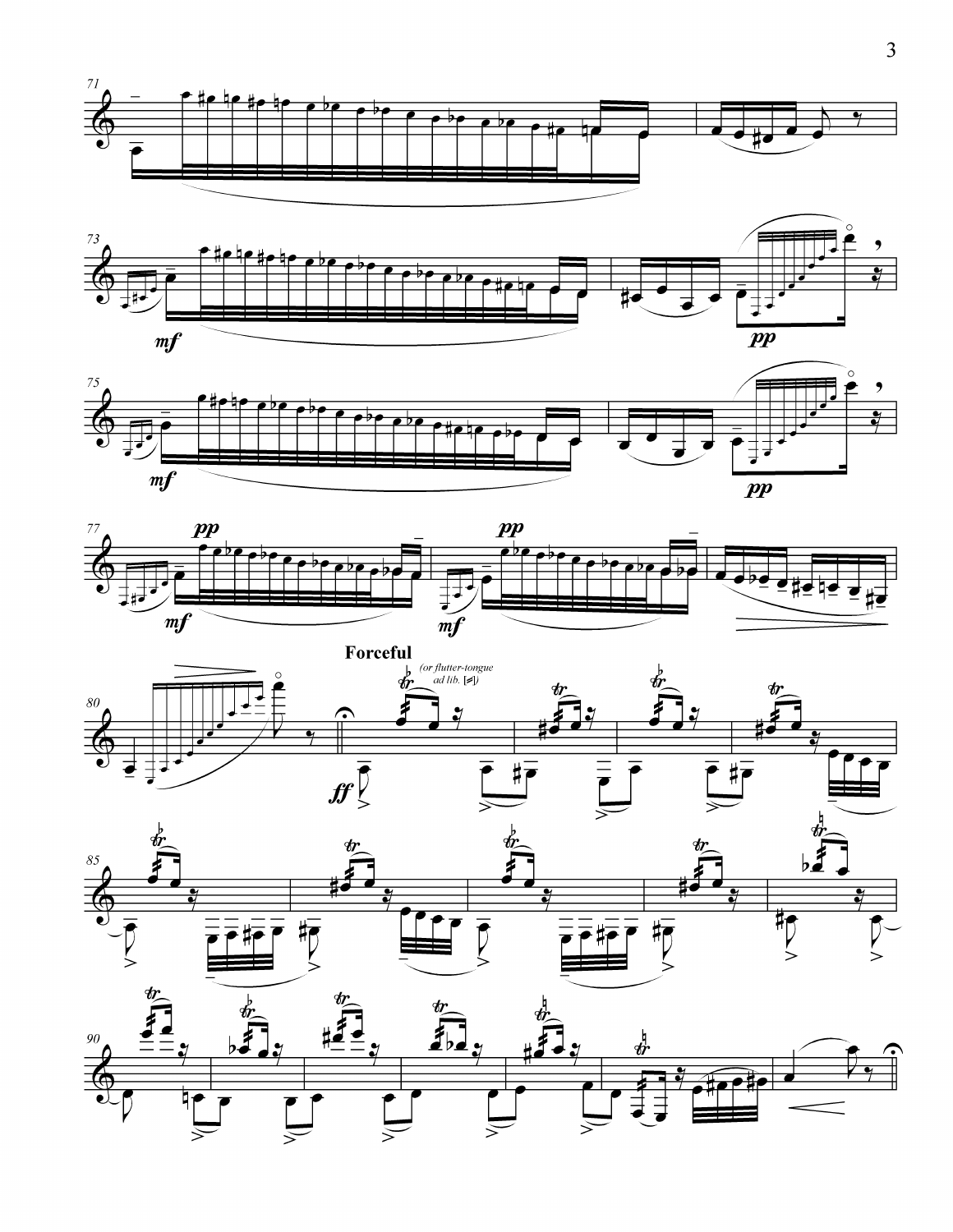











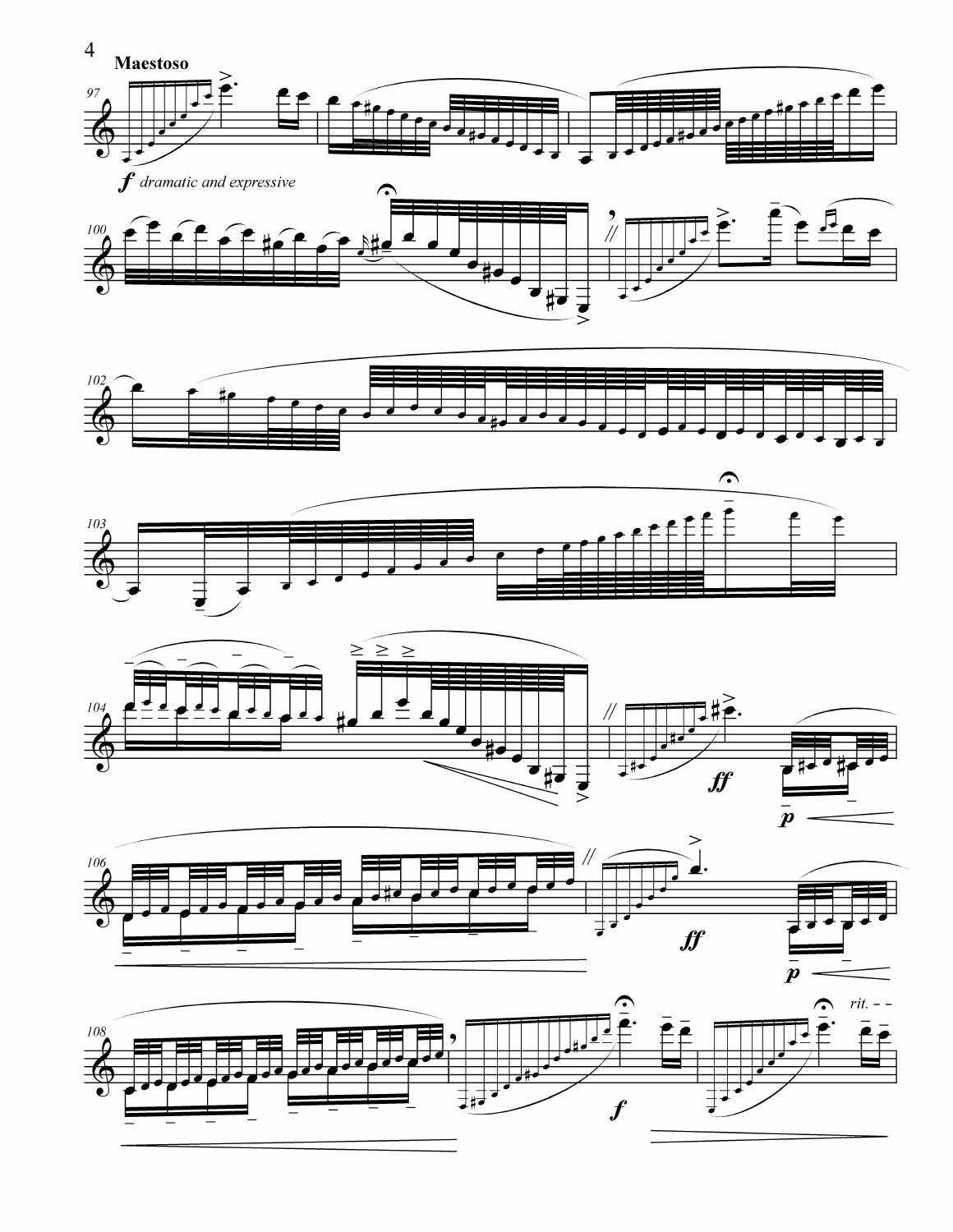











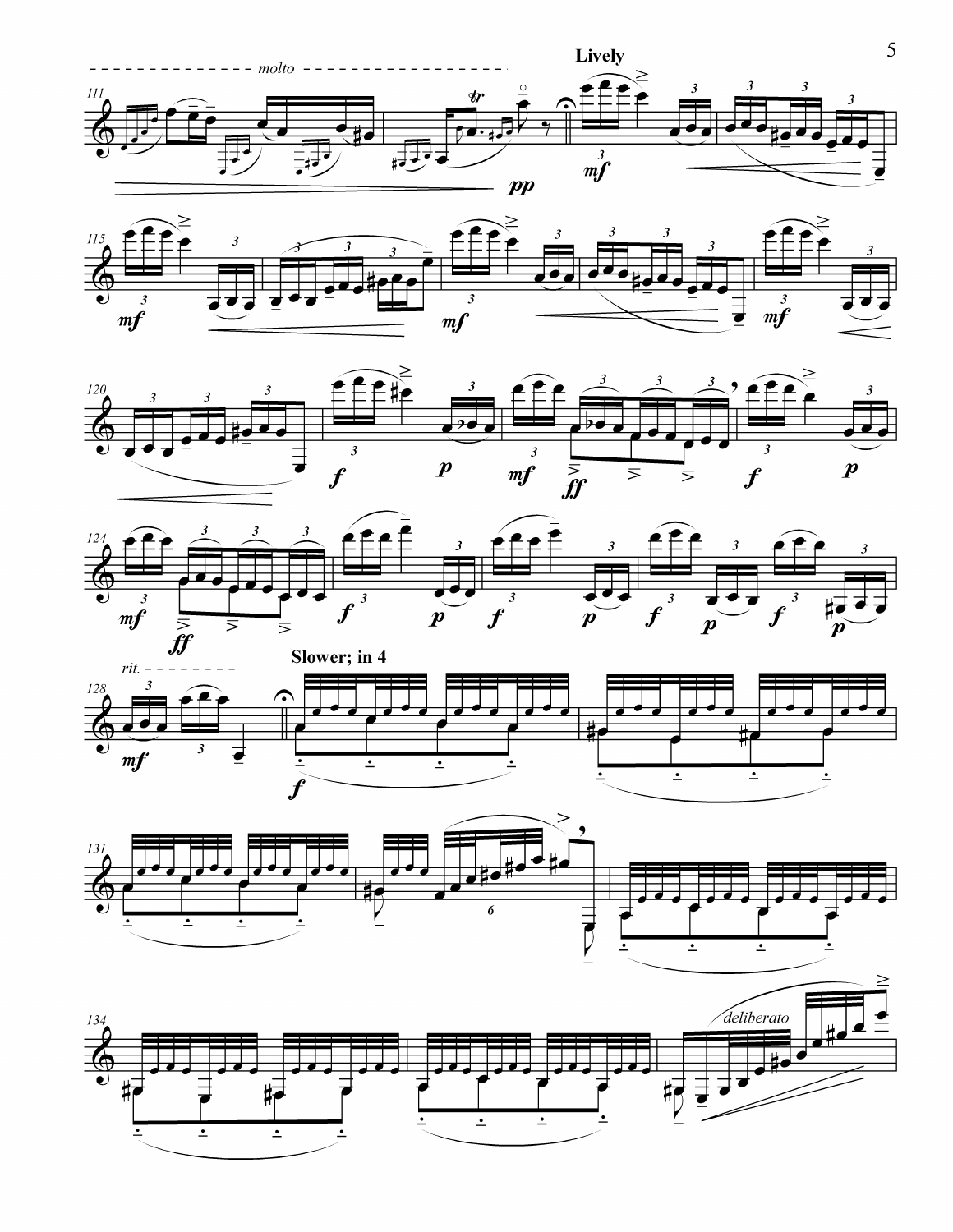

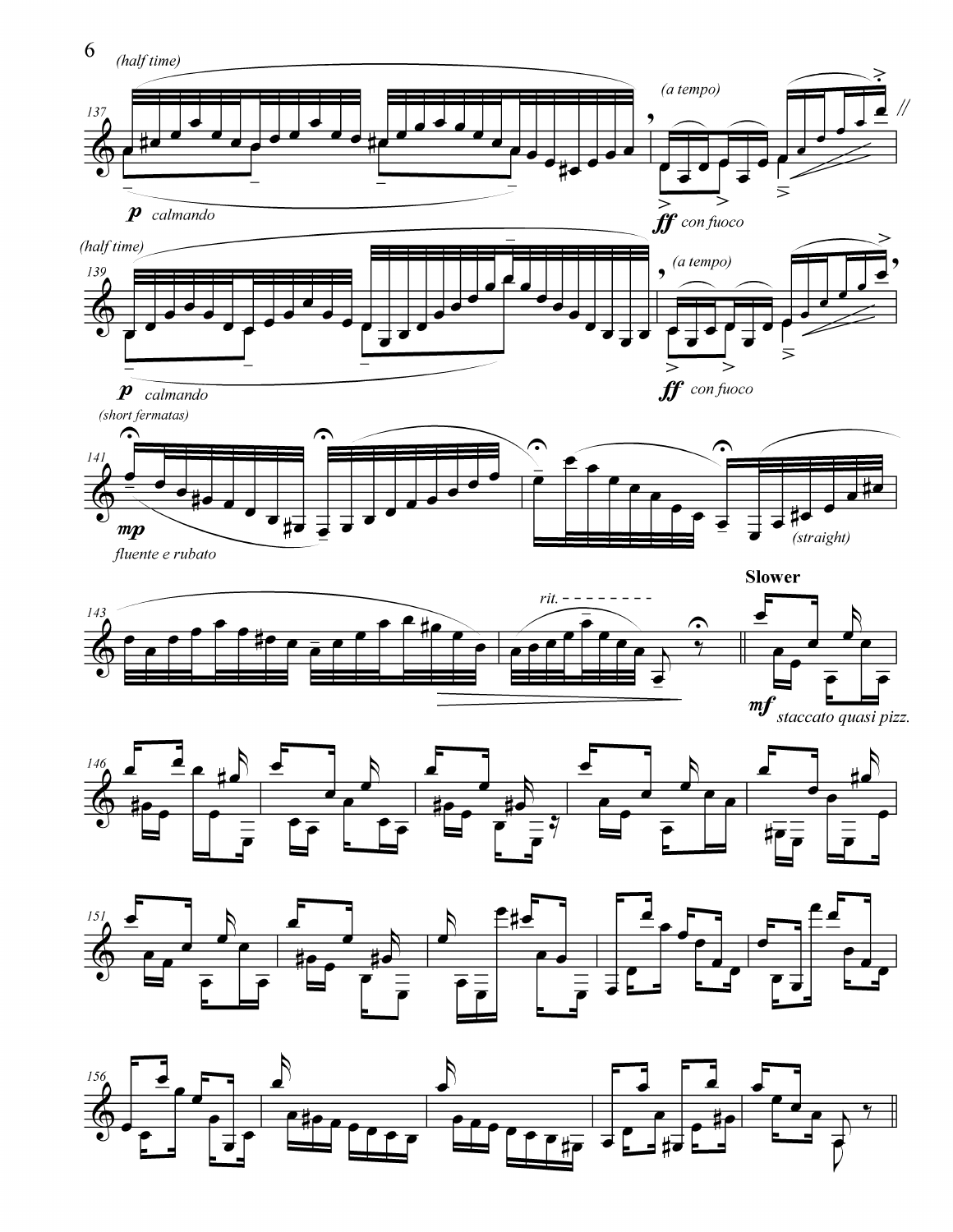Lento











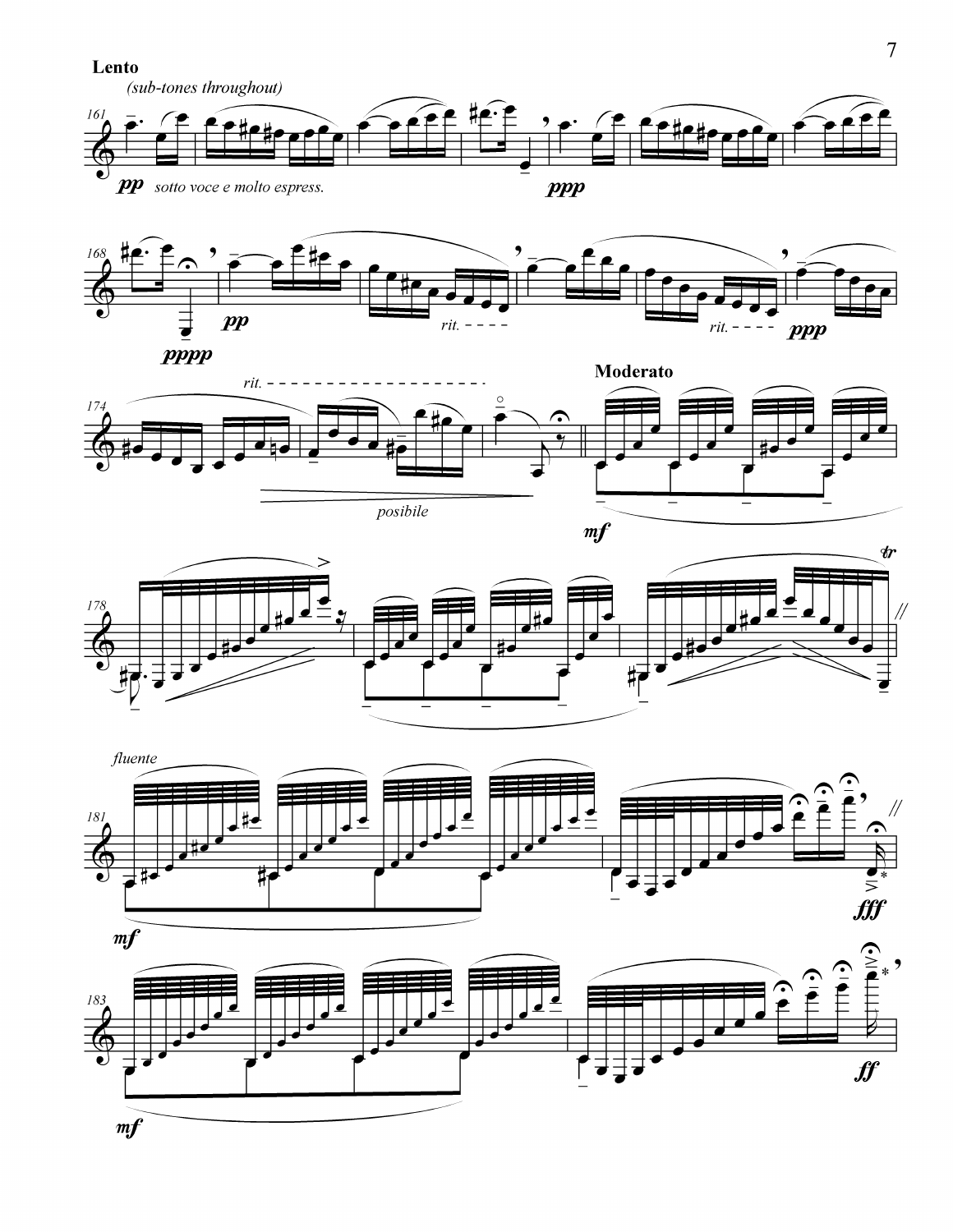











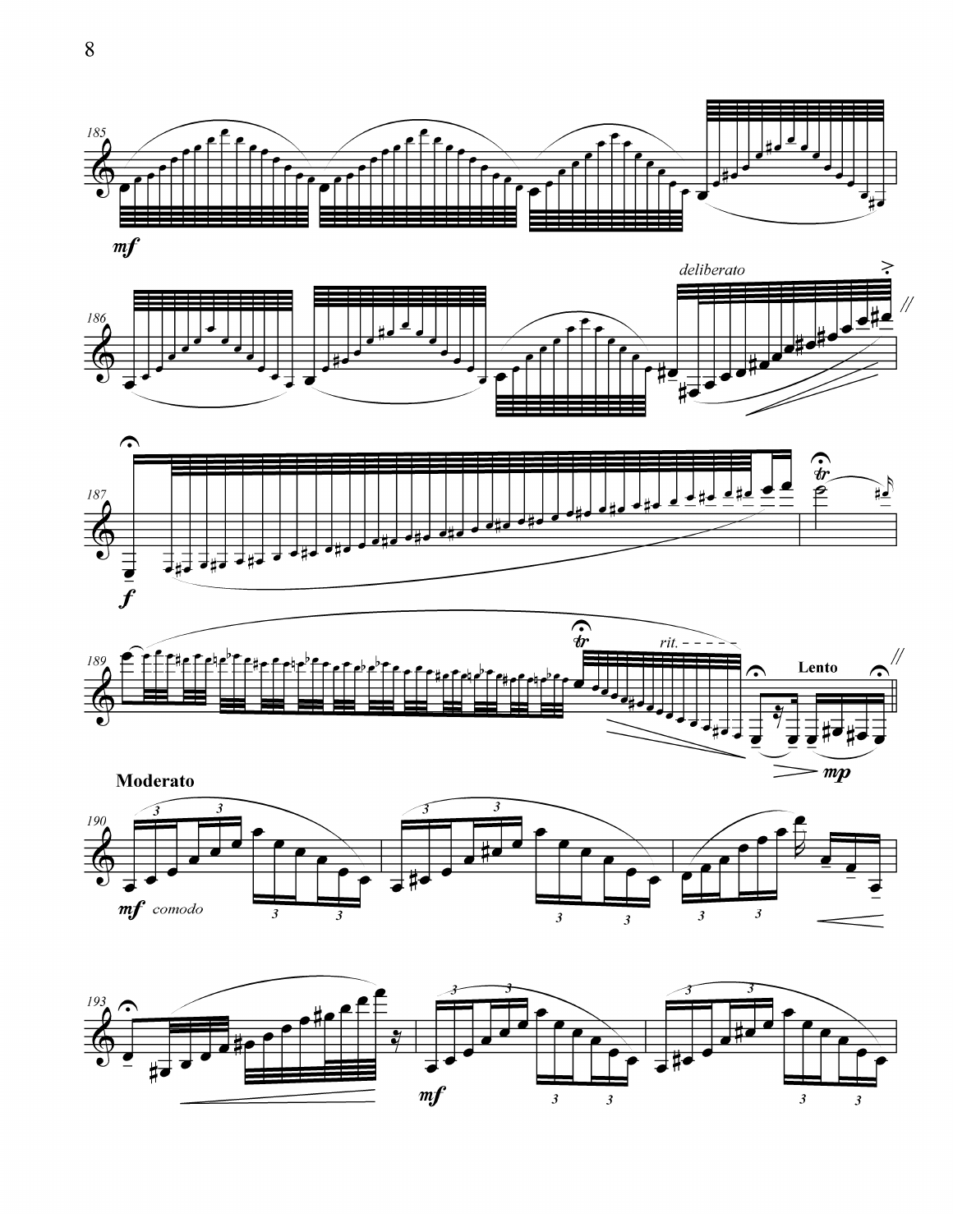